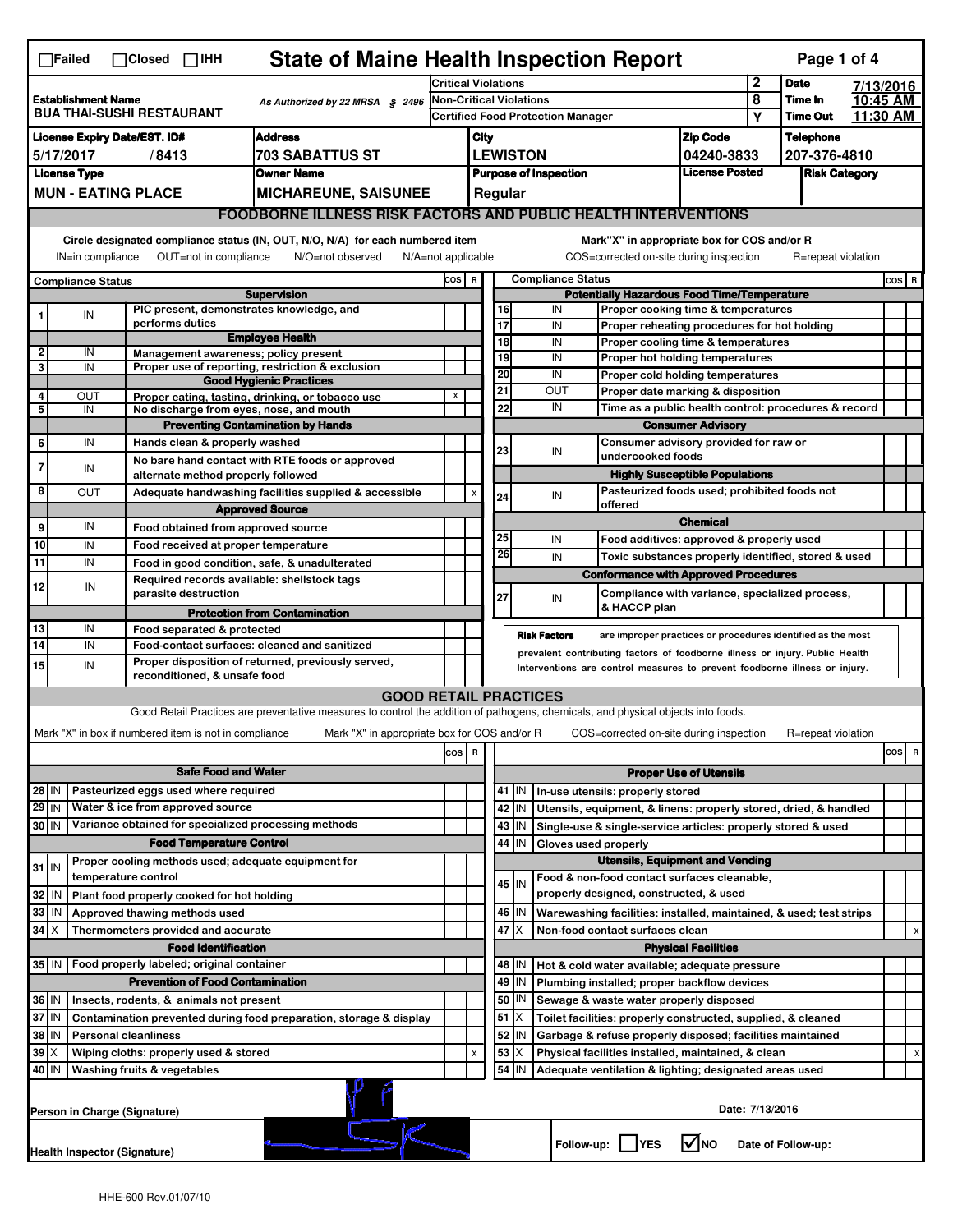|                                                               | <b>State of Maine Health Inspection Report</b> | Page 2 of 4 |                                 |                   |                        |                                  |
|---------------------------------------------------------------|------------------------------------------------|-------------|---------------------------------|-------------------|------------------------|----------------------------------|
| <b>Establishment Name</b><br><b>BUA THAI-SUSHI RESTAURANT</b> |                                                |             | As Authorized by 22 MRSA        | 7/13/2016<br>Date |                        |                                  |
| License Expiry Date/EST. ID#<br>5/17/2017<br>/8413            | <b>Address</b><br><b>703 SABATTUS ST</b>       |             | City / State<br><b>LEWISTON</b> | /ME               | Zip Code<br>04240-3833 | <b>Telephone</b><br>207-376-4810 |
|                                                               |                                                |             | <b>Temperature Observations</b> |                   |                        |                                  |
| Location                                                      | <b>Temperature</b>                             |             |                                 | <b>Notes</b>      |                        |                                  |
| hot water                                                     | 110 plus                                       |             |                                 |                   |                        |                                  |
| sandwich bar                                                  | 40                                             |             |                                 |                   |                        |                                  |
| beer cooler                                                   | 39                                             |             |                                 |                   |                        |                                  |
| rice                                                          | 152                                            | hot holding |                                 |                   |                        |                                  |
| fish                                                          | 39                                             | sushi bar   |                                 |                   |                        |                                  |

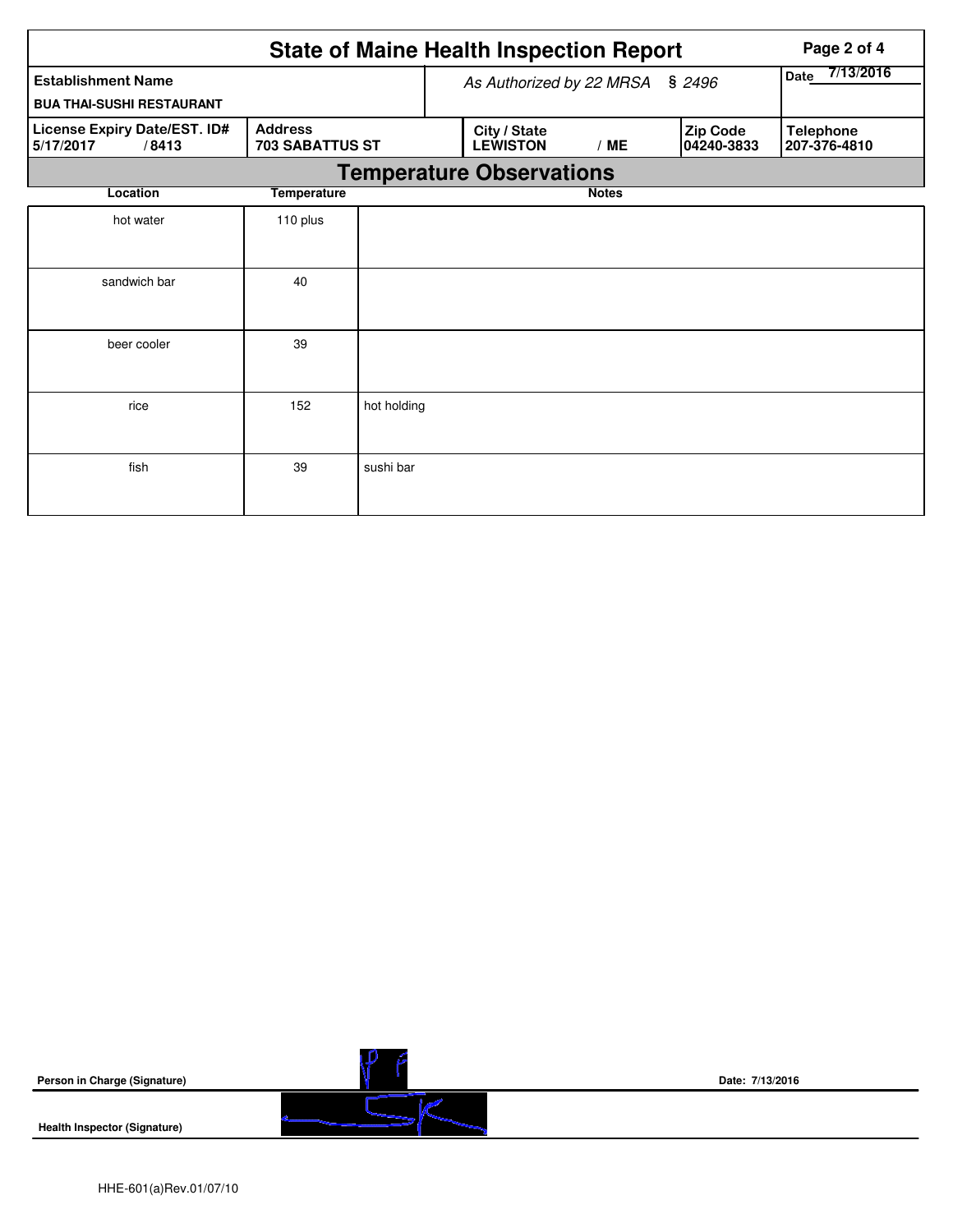|                                                                                                                                                                                                                                                            |                                                                                                                                | <b>State of Maine Health Inspection Report</b> |           |                               | Page 3 of 4              |  |  |  |  |
|------------------------------------------------------------------------------------------------------------------------------------------------------------------------------------------------------------------------------------------------------------|--------------------------------------------------------------------------------------------------------------------------------|------------------------------------------------|-----------|-------------------------------|--------------------------|--|--|--|--|
| <b>Establishment Name</b>                                                                                                                                                                                                                                  |                                                                                                                                |                                                |           |                               | 7/13/2016<br><b>Date</b> |  |  |  |  |
| <b>BUA THAI-SUSHI RESTAURANT</b>                                                                                                                                                                                                                           |                                                                                                                                |                                                |           |                               |                          |  |  |  |  |
| License Expiry Date/EST. ID#<br>5/17/2017<br>/8413                                                                                                                                                                                                         | <b>Address</b><br><b>703 SABATTUS ST</b>                                                                                       | City / State<br><b>LEWISTON</b>                | <b>ME</b> | <b>Zip Code</b><br>04240-3833 |                          |  |  |  |  |
|                                                                                                                                                                                                                                                            |                                                                                                                                | <b>Observations and Corrective Actions</b>     |           |                               |                          |  |  |  |  |
| Violations cited in this report must be corrected within the time frames below, or as stated in sections<br>8-405.11 and 8-406.11 of the Food Code                                                                                                         |                                                                                                                                |                                                |           |                               |                          |  |  |  |  |
| 4: 2-401.11: C: Food employee is eating, drinking, or using any tobacco where the contamination of exposed FOOD; clean EQUIPMENT, UTENSILS,<br>and LINENS; unwrapped SINGLE-SERVICE and SINGLE-USE ARTICLES; or other items needing protection can result. |                                                                                                                                |                                                |           |                               |                          |  |  |  |  |
|                                                                                                                                                                                                                                                            | INSPECTOR NOTES: no eating in the kitchen drinks need covers and straw-cos                                                     |                                                |           |                               |                          |  |  |  |  |
|                                                                                                                                                                                                                                                            | 8: 6-301.14: N: Hand wash signage not provided for employee hand sink or lavatory.                                             |                                                |           |                               |                          |  |  |  |  |
| INSPECTOR NOTES: need handwashing signage hand sink bar area                                                                                                                                                                                               |                                                                                                                                |                                                |           |                               |                          |  |  |  |  |
| 21: 3-501.17.(D): C: Date marking system used at the Eating Establishment does not meet the criteria list in code.                                                                                                                                         |                                                                                                                                |                                                |           |                               |                          |  |  |  |  |
| INSPECTOR NOTES: need date marking procedure                                                                                                                                                                                                               |                                                                                                                                |                                                |           |                               |                          |  |  |  |  |
| 34: 4-203.12.(A): N: Ambient air and/or water temperature measuring device not accurate. (Scaled Celsius and Fahrenheit)                                                                                                                                   |                                                                                                                                |                                                |           |                               |                          |  |  |  |  |
| <b>INSPECTOR NOTES: need working thermometer</b>                                                                                                                                                                                                           |                                                                                                                                |                                                |           |                               |                          |  |  |  |  |
| 39: 3-304.14.(B).(1): N: Wiping cloths used for wiping counters and other equipment surfaces not held between uses in a chemical sanitizer.                                                                                                                |                                                                                                                                |                                                |           |                               |                          |  |  |  |  |
|                                                                                                                                                                                                                                                            | INSPECTOR NOTES: wiping cloths must be held in sanitizer buckets cos                                                           |                                                |           |                               |                          |  |  |  |  |
|                                                                                                                                                                                                                                                            | 47: 4-602.13: N: Non-food contact surfaces are not cleaned at a frequency necessary to preclude accumulation of soil residues. |                                                |           |                               |                          |  |  |  |  |
| INSPECTOR NOTES: clean exterior of trash cans-clean refrigeration units-clean refrigeration door seals                                                                                                                                                     |                                                                                                                                |                                                |           |                               |                          |  |  |  |  |
| 51: 5-501.17: N: Covered receptacle not provided. (Female use)                                                                                                                                                                                             |                                                                                                                                |                                                |           |                               |                          |  |  |  |  |
| INSPECTOR NOTES: install waste can with cover womens restroom                                                                                                                                                                                              |                                                                                                                                |                                                |           |                               |                          |  |  |  |  |
| 53: 6-201.13.(A): N: Floor and wall junctures are not enclosed and sealed.                                                                                                                                                                                 |                                                                                                                                |                                                |           |                               |                          |  |  |  |  |
| INSPECTOR NOTES: install cove base where missing                                                                                                                                                                                                           |                                                                                                                                |                                                |           |                               |                          |  |  |  |  |
| 53: 6-501.12: N: The physical facilities are not clean.                                                                                                                                                                                                    |                                                                                                                                |                                                |           |                               |                          |  |  |  |  |
| <b>INSPECTOR NOTES: clean floors and walls</b>                                                                                                                                                                                                             |                                                                                                                                |                                                |           |                               |                          |  |  |  |  |
| 53: 6-501.16: N: Mops are not being properly stored.                                                                                                                                                                                                       |                                                                                                                                |                                                |           |                               |                          |  |  |  |  |
| INSPECTOR NOTES: mops need to be air dried                                                                                                                                                                                                                 |                                                                                                                                |                                                |           |                               |                          |  |  |  |  |
|                                                                                                                                                                                                                                                            |                                                                                                                                |                                                |           |                               |                          |  |  |  |  |
|                                                                                                                                                                                                                                                            |                                                                                                                                |                                                |           |                               |                          |  |  |  |  |
|                                                                                                                                                                                                                                                            |                                                                                                                                |                                                |           |                               |                          |  |  |  |  |
| Person in Charge (Signature)                                                                                                                                                                                                                               |                                                                                                                                |                                                |           | Date: 7/13/2016               |                          |  |  |  |  |
|                                                                                                                                                                                                                                                            |                                                                                                                                |                                                |           |                               |                          |  |  |  |  |
| Health Inspector (Signature)                                                                                                                                                                                                                               |                                                                                                                                |                                                |           |                               |                          |  |  |  |  |